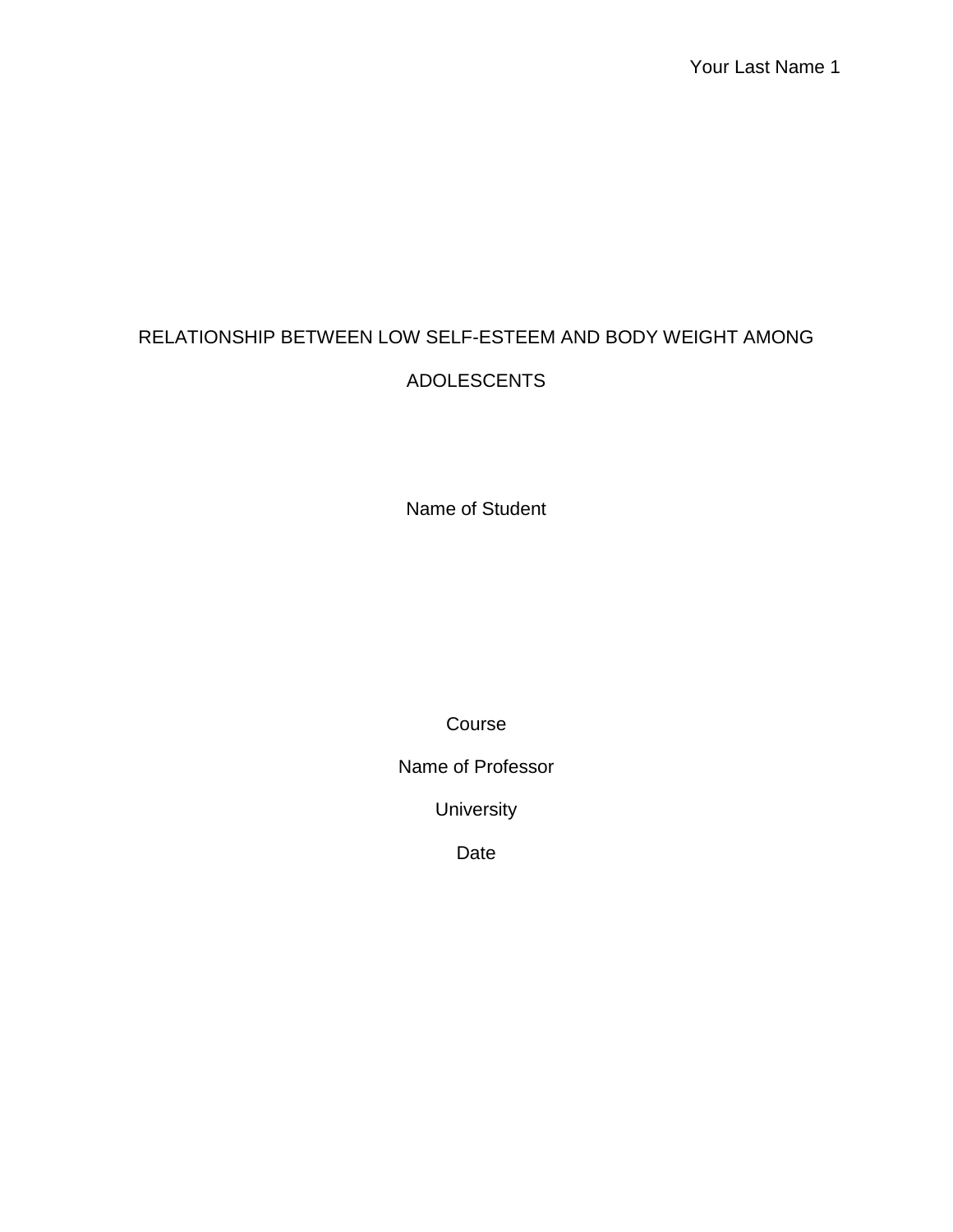Relationship between Low Self-Esteem and Body Weight among Adolescents **Introduction** 

## *Research Background*

Several factors are known to contribute to low self-esteem among adolescents. According to Lowry, Sallinen, and Janicke (2007), body weight is directly related to low self-esteem among youngsters since they tend trying to fit the ideal image of physical perfection. Steiger *et al.* (2014) have established that adolescents often experience low self-esteem due to an identity crisis that comes because of being perceived as overweight. The authors have further established a link between having low self-esteem and being overweight to depression among adolescents. The underlying connection between being overweight and having low self-esteem among adolescents has been made clear, but it is necessary to establish the magnitude of the relationship between low self-esteem and body weight among teens.

#### *Scope of Research*

The scope of this research paper is to establish the explicit relationship between low self-esteem and body weight among the adolescents of three high schools in Oklahoma.

#### *Research Objectives*

The primary objective of the study is to measure the magnitude of the relationship between self-esteem and body weight among female and male adolescents and thus illuminate the causes of low self-esteem. Similarly, it seeks to explain why adolescents with physical challenges, such as increased body weight, tend to have low self-esteem.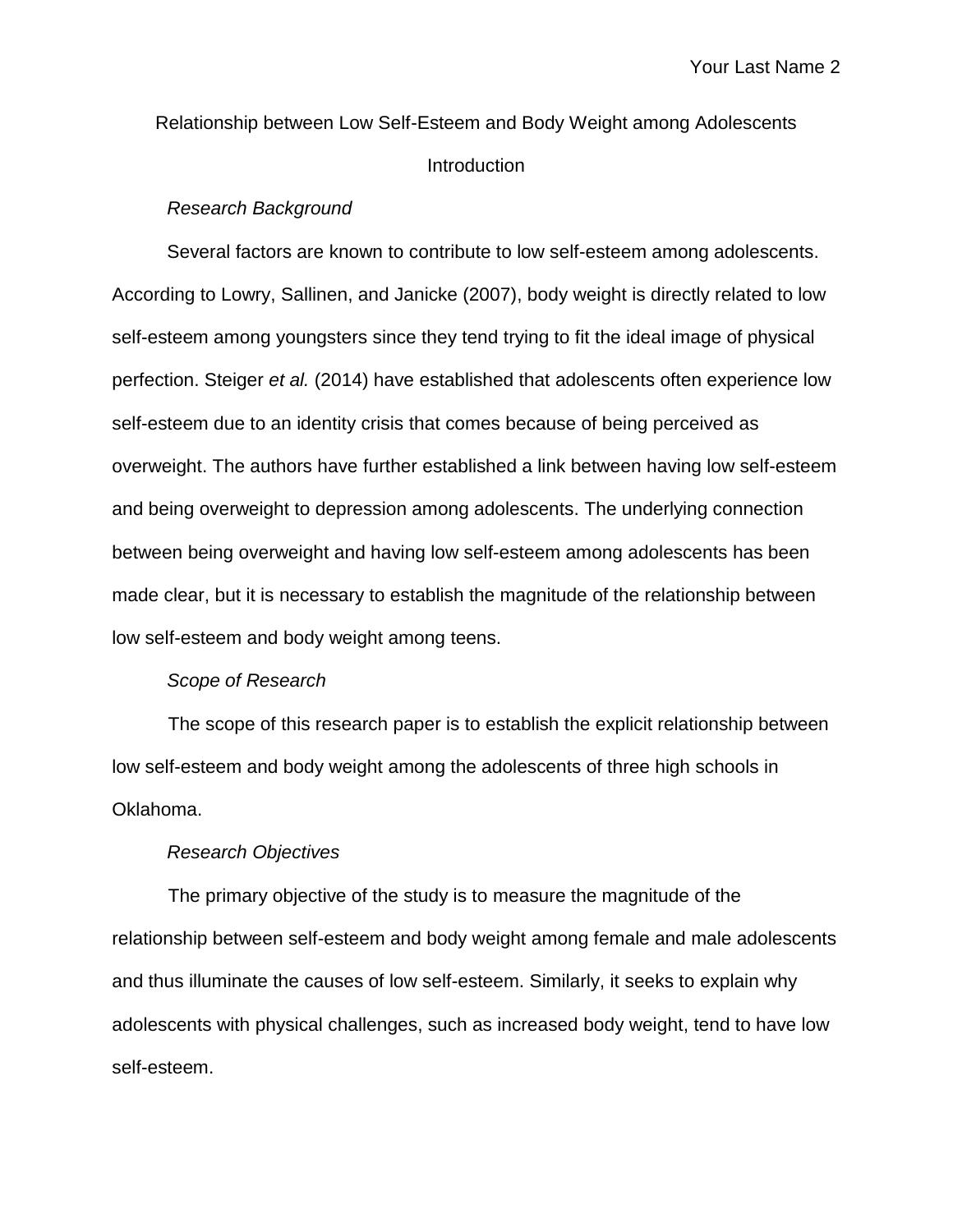## *Research Question and Hypothesis*

The research question is:

I. What is the relationship between low self-esteem and body weight among female and male adolescents?

The research hypotheses for this study are:

Null hypothesis: Adolescents who are overweight have lower self-esteem than adolescents who are not overweight do.

Alternative hypothesis: Adolescents who are overweight do not have lower self-

esteem than adolescents who are not overweight do.

## *Relevance of the Study*

The findings of the study will help psychologists and counselors understand the dynamics of body weight and self-esteem in adolescents. The findings will also help teachers, parents, and guardians apprehend the causes of certain adolescent behaviors that come as a result of low self-esteem. Therefore, the findings may be used as a guide to building positive self-esteem among adolescents.

## Methodology

## *Research Design*

This research was conducted using a research approach that combined surveys and semi-structured interviews. The researcher chose a mixed-method approach because the scope of the research is focused, subjective, dynamic, and discoveryoriented. The qualitative interview method is best suited to gain proper insight into the situation of the case study, whereas the quantitative dimension of the study allows establishing the degree of correlation between self-esteem and body weight. Moreover,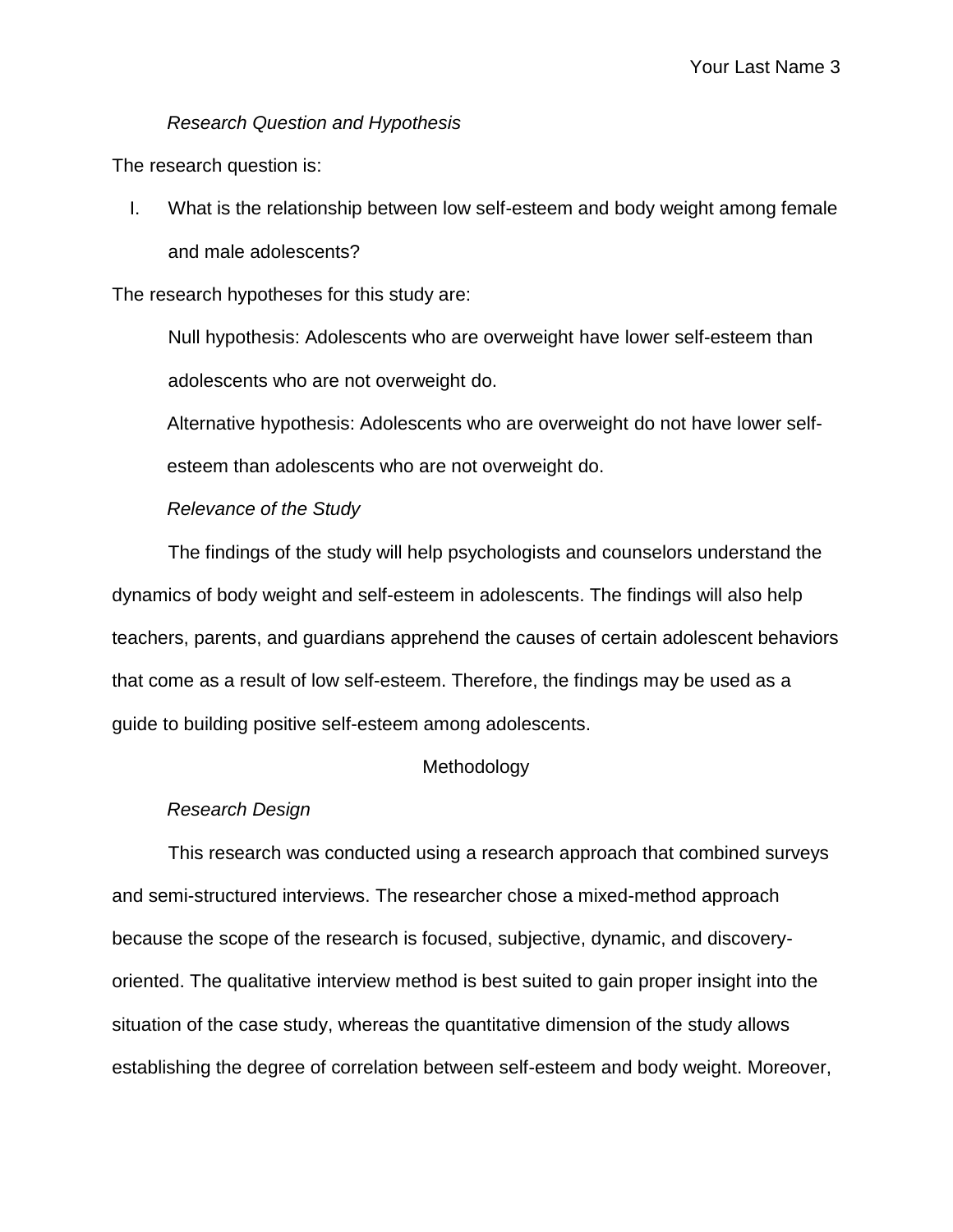this approach will create room for further analysis using different tools for checking the degree of error and assumptions limits. The dependent variable is self-esteem, while the independent variable is body weight.

# *Research Approach*

The researcher conducted the survey in three high schools in Oklahoma. The study sampled data on how male and female adolescents respond to body changes with respect to weight. The researcher inquired about the experiences of 30 teenagers, 15 females and 15 males, to determine the impact of body weight on their self-esteem.

# *Data Collection*

In order to quantify the relationship between the independent and dependent

variable, ANOVA was essential in the tabular representation of correlation analysis.

# Findings and Analysis

Information about the respondents is summarized in the table below.

| <b>School</b>                  | <b>Population</b> | <b>Male participants</b> | <b>Female participants</b> |
|--------------------------------|-------------------|--------------------------|----------------------------|
| Oklahoma Junior                | 10                | 5                        | 5                          |
| Oklahoma Academy               | 10                | 5                        | 5                          |
| <b>Oklahoma Success Center</b> | 10                | 5                        | 5                          |
| <b>Total</b>                   | 30                | 15                       | 15                         |

# *ANOVA Analysis*

Analysis of variance focuses on establishing the differences between the means of data collected from the targeted organizations. The analysis focuses on the disintegrating the variation among and between groups. Therefore, ANOVA will attempt to establish whether there exists a statistical equality between the mean of the two groups of data. The first element ANOVA measures is the variations between groups.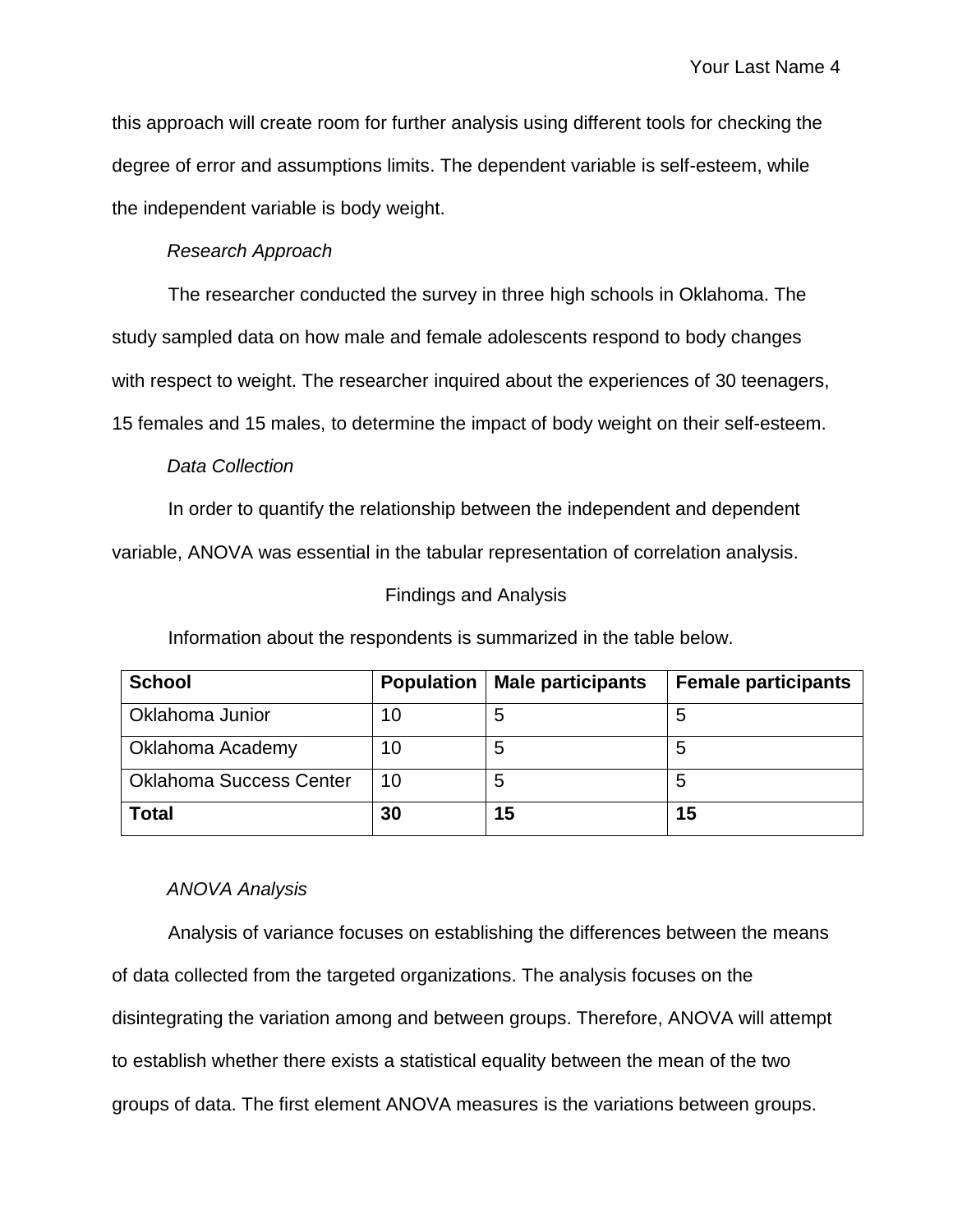This part will entail computing the difference between the mean for each of the educational institutions and the mean for the population. It is often denoted as  $(\overline{x}_i - \overline{x})^2$  . The second element of ANOVA measures variation within the groups. This looks at the differences between the value of the institutions and their average. The second part is denoted as $(x_{\scriptscriptstyle i \bar{\scriptscriptstyle j}} - \bar{x}_{\scriptscriptstyle i})^2$  $x_{ij} - \overline{x}_i$ <sup>2</sup>.

The subsequent sections will carry out the ANOVA. A multivariate analysis will be used to test the relationship between body weight and self-esteem. The three groups that will be analyzed are students from Oklahoma Junior, Oklahoma Success, and Oklahoma Academy. The table presented below gives information on the levels of selfesteem and body weights of the three groups of students.

| <b>Body Weight</b> | Oklahoma Junior |      | <b>Oklahoma Success</b> |      |      | Oklahoma Academy |      |      |                |
|--------------------|-----------------|------|-------------------------|------|------|------------------|------|------|----------------|
| Range              | mean            | S.D. | rank                    | mean | S.D. | rank             | mean | S.D. | rank           |
| Very overweight    | 5.62            | 0.31 | 1                       | 4.21 | 1.04 | 3                | 6.63 | 0.96 | $\overline{2}$ |
| Slightly           | 5.21            | 0.74 | $\overline{2}$          | 3.42 | 1.53 | $\overline{4}$   | 7.71 | 1.34 | 1              |
| overweight         |                 |      |                         |      |      |                  |      |      |                |
| Average            | 4.73            | 1.24 | 4                       | 6.45 | 0.75 |                  | 3.06 | 0.97 | 4              |
| Slim               | 4.92            | 1.05 | 3                       | 5.72 | 1.15 | $\overline{2}$   | 4.76 | 1.09 | 3              |

# *Results of ANOVA*

| <b>Variable</b>            | <b>F-ratio</b> | Degrees of freedom | P-value |
|----------------------------|----------------|--------------------|---------|
| Self-esteem                | 4.21           | 7.102              | 0.001   |
| Analysis of the indicators |                |                    |         |
| Very overweight            | 9.42           | 194                | 0.000   |
| <b>Slightly overweight</b> | 6.92           | 194                | 0.004   |
| Average                    | 3.56           | 194                | 0.091   |
| Slim                       | 4.49           | 194                | 0.038   |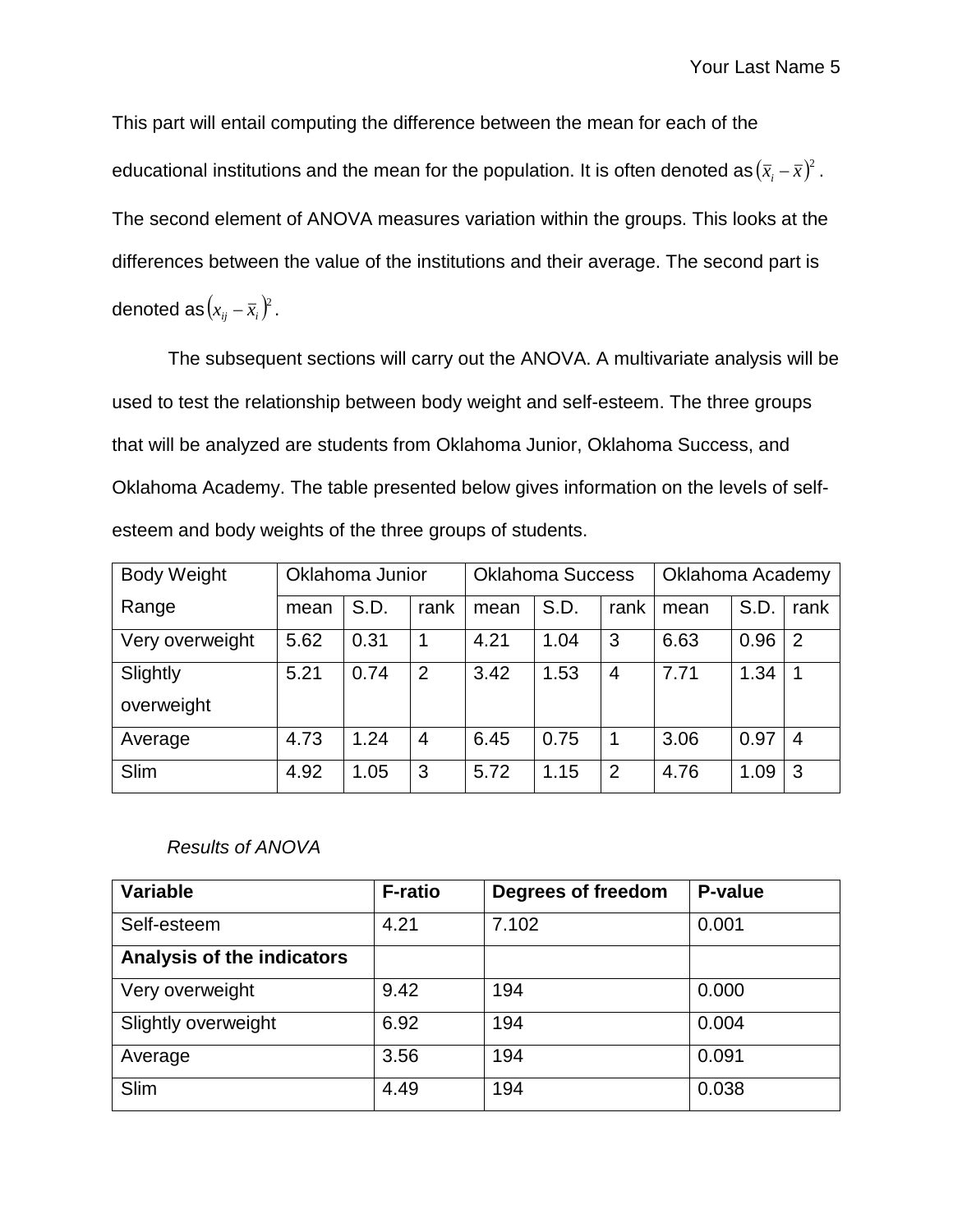Your Last Name 6

In the table above, the F-value is 4.21 while the P-value is 0.001. Thus, the null hypothesis is rejected at the 99% confidence level, confirming body weight as an indicator for determining the level of self-esteem. Thus, it can be concluded that being overweight has a statistically significant impact on the level of self-esteem among the adolescents. From the above analysis, it can be said that there is a relationship between low self-esteem and increased body weight among male and female adolescents. Apparently, being overweight (obese) is a serious contributing factor to low or negative self-esteem.

#### **Discussion**

Data from this analysis on the relationship between body weight and self-esteem indicate that teenagers who are overweight have low or negative self-esteem. The 30 respondents' weight ranges defined as very overweight, slightly overweight, average, and slim related to differing levels of self-esteem. In fact, during the interview stage, adolescents in the three learning environments agreed that being obese was a serious impediment to positive self-esteem. However, one limitation of this research is that it is based on self-reported data.

According to research by Franklin *et al.* (2006), the media is a significant factor influencing the development of poor self-esteem among adolescents, especially as related to body weight and self-image. Analysing the film *Dying to be thin*, Franklin *et al.* (2006) note that a slim body is presented as a powerful figurative form upon which the central hierarchies of society function. Body shape is also seen as a metaphysical commitment of a culture that is strengthened through the physical body (Franklin *et al*., 2006). The media also insinuates that slim people have access to better clothes than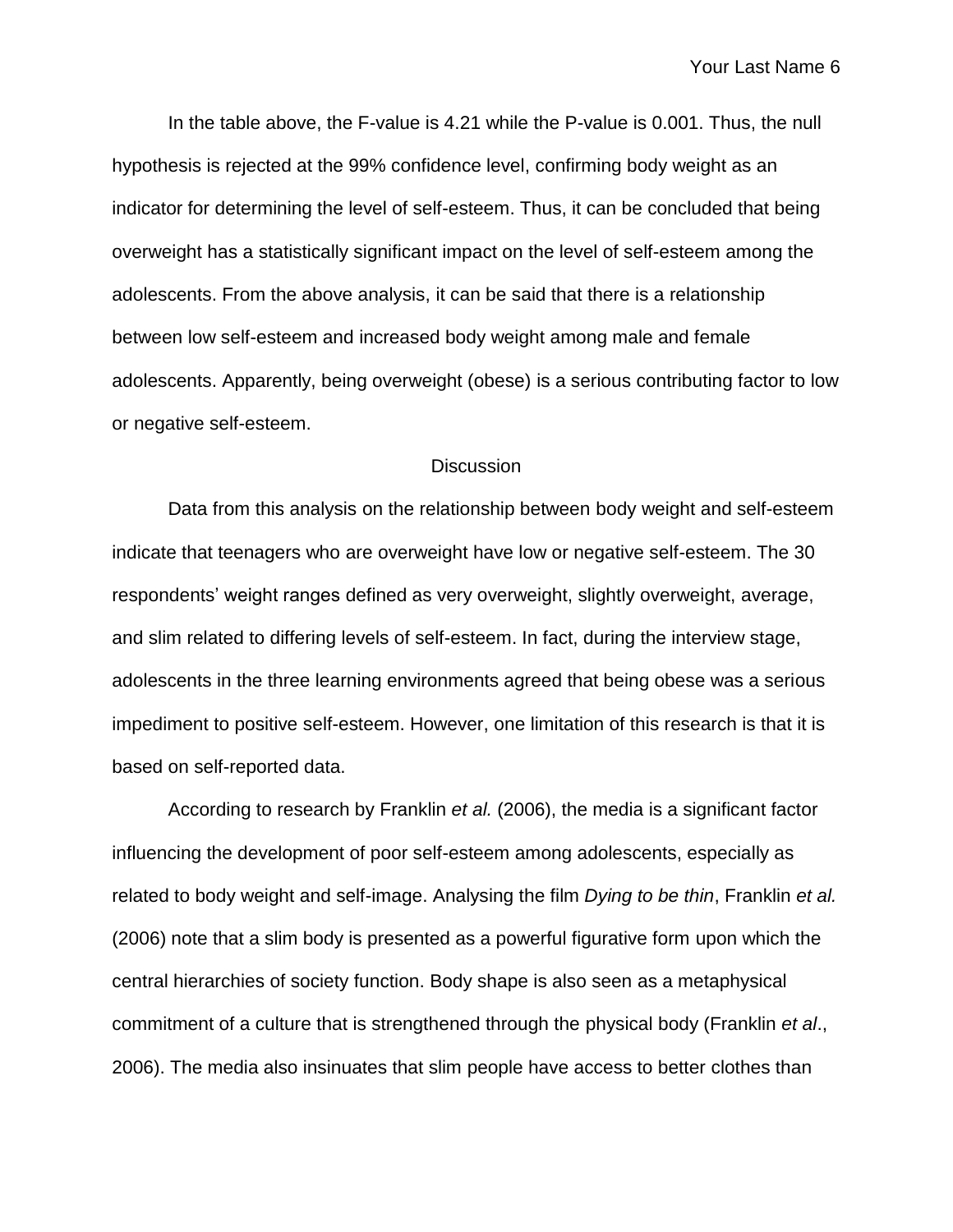those who are overweight. Indeed, finding clothing tends to be particularly difficult for heavier people. To fit in a culture that idolizes slimness, young teenagers are under pressure and may end up developing negative self-esteem, especially if they are overweight.

## **Conclusion**

Since adolescents are known to struggle to fit into the ideal social identity, the issue of body weight has become an impediment to positive self-esteem. Teenagers caught in this identity struggle may have to deal with isolation from their peers. In most cases, adolescents who are overweight may suffer psychological trauma in the form of abuse and ridicule by their counterparts who have a so-called normal weight. Repeated instances of ridicule, especially from persons these adolescents associate with their ideal image, may end up creating a permanent feeling of low self-esteem.